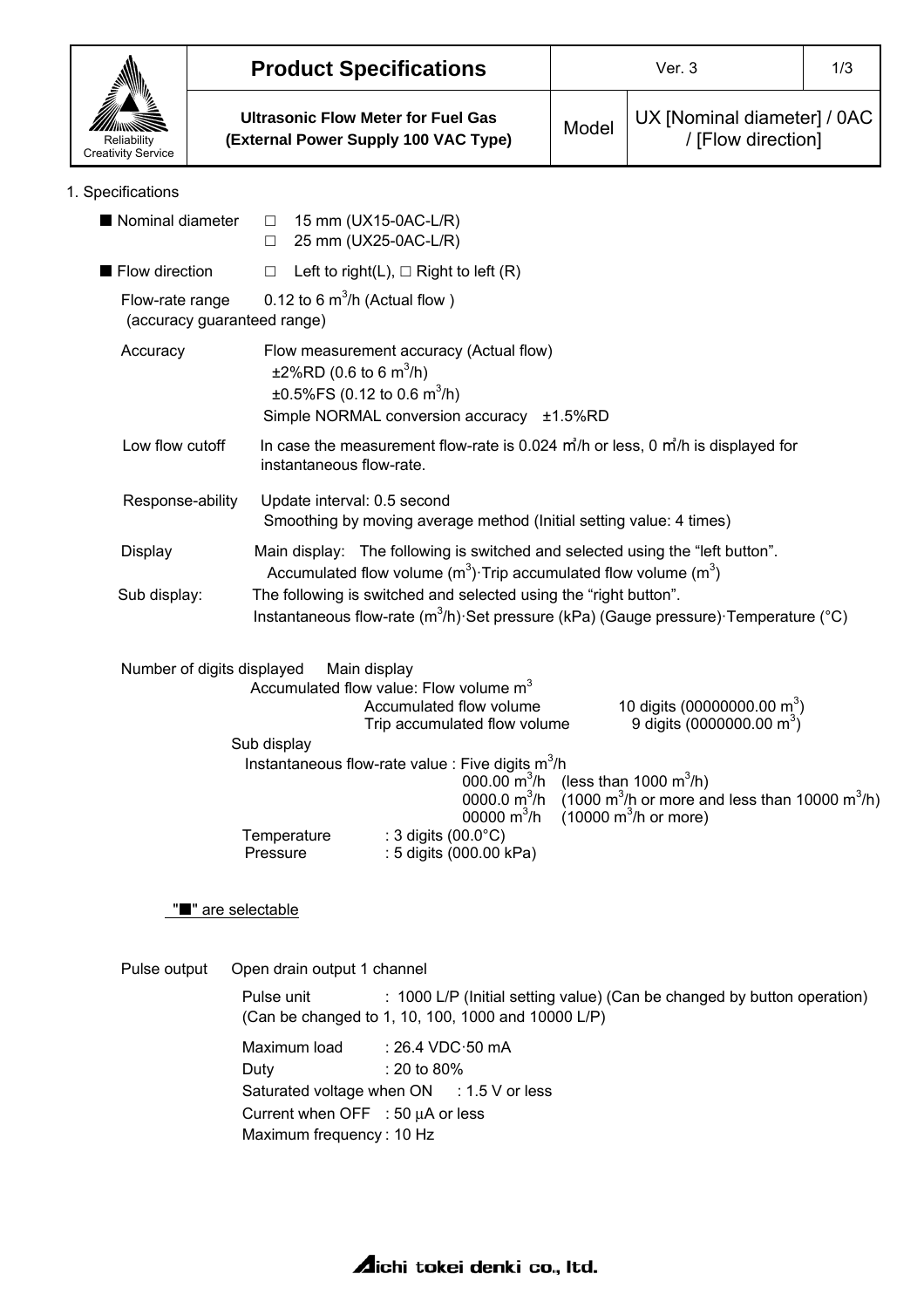|                                          | <b>Product Specifications</b>                                     |                                                                                                                                                                                                                                                                                                                                                                                                                                                                                                                                                                                                                                            |                                                                                                                                                                                   | Ver. 3 |                                                                                                                                                                                                                                     | 2/3 |  |
|------------------------------------------|-------------------------------------------------------------------|--------------------------------------------------------------------------------------------------------------------------------------------------------------------------------------------------------------------------------------------------------------------------------------------------------------------------------------------------------------------------------------------------------------------------------------------------------------------------------------------------------------------------------------------------------------------------------------------------------------------------------------------|-----------------------------------------------------------------------------------------------------------------------------------------------------------------------------------|--------|-------------------------------------------------------------------------------------------------------------------------------------------------------------------------------------------------------------------------------------|-----|--|
| <b>Reliability Creativity</b><br>Service |                                                                   | <b>Ultrasonic Flow Meter for Fuel Gas</b><br>(External Power Supply 100 VAC Type)                                                                                                                                                                                                                                                                                                                                                                                                                                                                                                                                                          |                                                                                                                                                                                   | Model  | UX [Nominal diameter] / 0AC<br>/ [Flow direction]                                                                                                                                                                                   |     |  |
| Alarm output                             |                                                                   | Open drain output 1 channel<br>Accumulated value upper limit alarm or Flow-rate upper and lower limit alarm (Either one is selected<br>by button operation)                                                                                                                                                                                                                                                                                                                                                                                                                                                                                |                                                                                                                                                                                   |        |                                                                                                                                                                                                                                     |     |  |
|                                          |                                                                   | Accumulated value upper limit alarm<br>When the accumulated flow volume becomes higher than the set accumulated flow volume<br>upper limit value, an alarm signal is output. (The accumulated flow volume upper limit value can<br>be set by communication.)<br>*The 1 h measurement is started when the power supply is turned on.<br>Flow-rate upper and lower limit alarm output<br>When the instantaneous flow-rate becomes higher or lower than the set flow-rate, an alarm<br>signal is output.<br>(The alarm output upper and lower limit flow volume and alarm judgment value hysteresis width<br>can be set by button operation.) |                                                                                                                                                                                   |        |                                                                                                                                                                                                                                     |     |  |
| Current output                           |                                                                   | Output method<br>: Discharge method<br>Output accuracy<br>: ±0.1 mA for display value<br>Load resistance<br>: 400 $\Omega$ or less                                                                                                                                                                                                                                                                                                                                                                                                                                                                                                         |                                                                                                                                                                                   |        |                                                                                                                                                                                                                                     |     |  |
|                                          |                                                                   | When instantaneous flow-rate is selected<br>Zero output current<br>Output current upper limit<br>Full scale flow-rate setting<br>When temperature is selected<br>Output method<br>Output current lower limit<br>Output current upper limit                                                                                                                                                                                                                                                                                                                                                                                                 | : 22 mA (Clip at 22 mA)<br>: 6 $m^3/h$ (Settable)<br>: 4 mA: -10°C, 20 mA: +60°C<br>: 2 mA (clip at 2 mA)<br>: 22 mA (clip at 22 mA)                                              |        | : 4 mA (Reverse flow to low flow cutoff)                                                                                                                                                                                            |     |  |
| Communication                            | Bit configuration<br>Bit transmission order<br>Error control      | Synchronization method: Asynchronous                                                                                                                                                                                                                                                                                                                                                                                                                                                                                                                                                                                                       | Communication speed : 4800 bps, 9600 bps (Allowable range: ±1.0%)<br>: 8 bits, no parity, stop bit length 1 bit<br>$:$ CRC<br>http://www.aichitokei.co.jp/products/14 s sonic/ux/ |        | Communication method : Half duplex communication method (RS485 communication)<br>: Order from b1 to b7 (Low order prioritized sending)<br>* Register and download the detailed communication specifications from the following URL. |     |  |
|                                          |                                                                   | propane (Propane 98%, butane 2%), nitroge                                                                                                                                                                                                                                                                                                                                                                                                                                                                                                                                                                                                  | Measurable fluid City gas (13A), butane (Butane 70%, propane 30%),                                                                                                                |        |                                                                                                                                                                                                                                     |     |  |
| Working fluid temperature                |                                                                   | $-10$ to $+60^{\circ}$ C                                                                                                                                                                                                                                                                                                                                                                                                                                                                                                                                                                                                                   |                                                                                                                                                                                   |        |                                                                                                                                                                                                                                     |     |  |
| Working pressure                         |                                                                   |                                                                                                                                                                                                                                                                                                                                                                                                                                                                                                                                                                                                                                            | 0 to 100 kPa (Gauge pressure)                                                                                                                                                     |        |                                                                                                                                                                                                                                     |     |  |
|                                          | Working ambient temperature                                       |                                                                                                                                                                                                                                                                                                                                                                                                                                                                                                                                                                                                                                            |                                                                                                                                                                                   |        | -10 to +60°C 90%RH or less (There must be no condensation)                                                                                                                                                                          |     |  |
| Storage ambient temperature              |                                                                   |                                                                                                                                                                                                                                                                                                                                                                                                                                                                                                                                                                                                                                            |                                                                                                                                                                                   |        | -20 to +70°C 90%RH or less (There must be no condensation)                                                                                                                                                                          |     |  |
| Power supply                             | 100 VAC (85 to 115 VAC, 50/60 Hz) Power consumption: 10 W or less |                                                                                                                                                                                                                                                                                                                                                                                                                                                                                                                                                                                                                                            |                                                                                                                                                                                   |        |                                                                                                                                                                                                                                     |     |  |
| Flow direction                           |                                                                   | The right to left or left to right to the display portion can be selected. It must be determined at the<br>time of order placement and not able to be changed by a customer. (The direction indicated by the<br>arrow is the forward flow.)                                                                                                                                                                                                                                                                                                                                                                                                |                                                                                                                                                                                   |        |                                                                                                                                                                                                                                     |     |  |
| Installation position                    |                                                                   | Horizontal or vertical (Cannot be installed with the position that the display portion faces downward<br>or the cable introduction portion faces upward)                                                                                                                                                                                                                                                                                                                                                                                                                                                                                   |                                                                                                                                                                                   |        |                                                                                                                                                                                                                                     |     |  |
| Pressure drop                            |                                                                   |                                                                                                                                                                                                                                                                                                                                                                                                                                                                                                                                                                                                                                            |                                                                                                                                                                                   |        | 200 Pa or less (City gas 13A, standard atmospheric pressure + 2.5 kPa, at maximum flow-rate)                                                                                                                                        |     |  |
|                                          |                                                                   |                                                                                                                                                                                                                                                                                                                                                                                                                                                                                                                                                                                                                                            |                                                                                                                                                                                   |        | Protection structure IP 64 (JIS C0920: dust-proof, splash-proof type) which can be installed outdoors                                                                                                                               |     |  |

## **Aichi tokei denki co., Itd.**